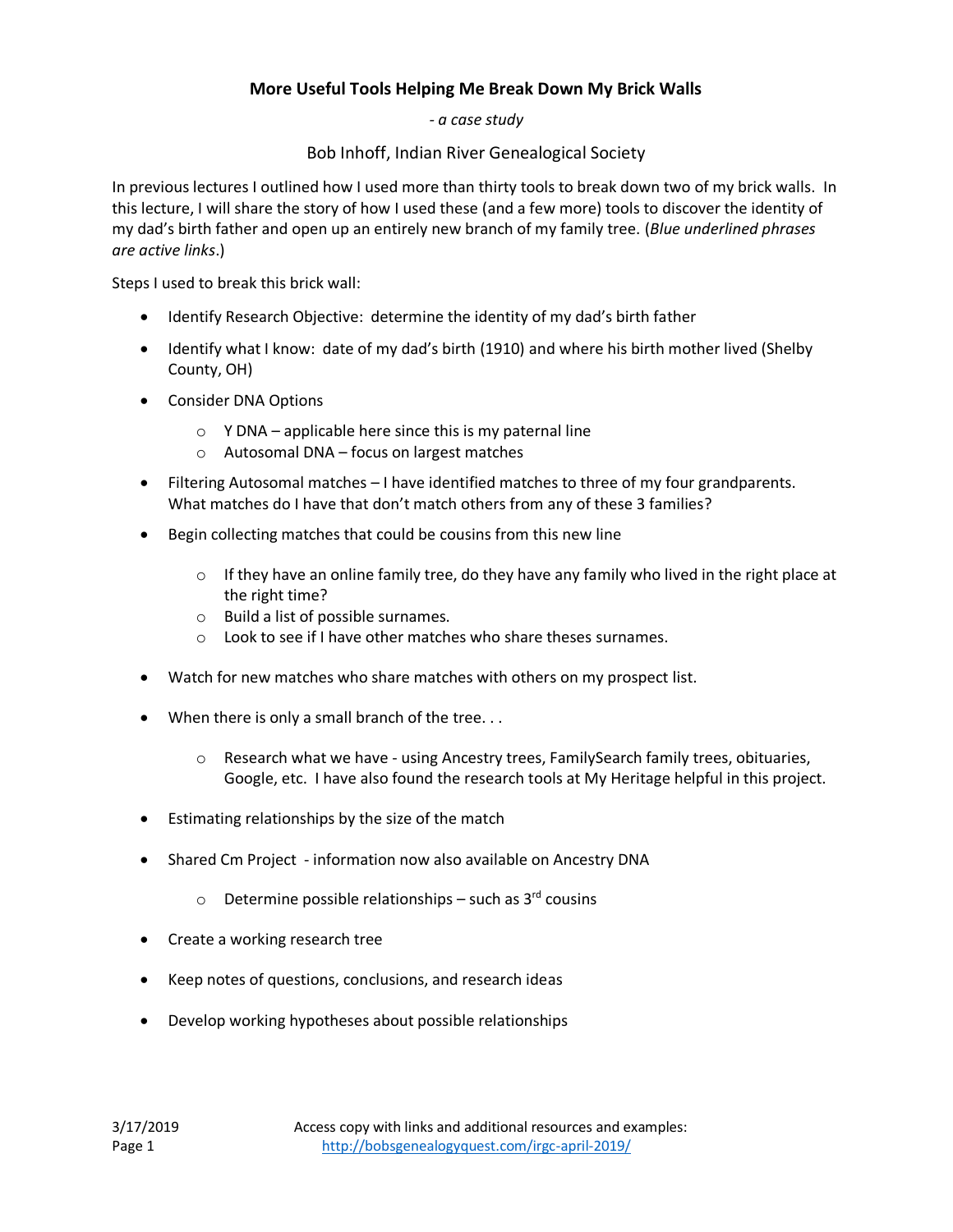- I keep my research in a cloud-based notebook using Microsoft's OneNote
- Contacting matches keep initial contact simple track messages
- Patience
- Evaluating time and place as we develop hypotheses, can we place candidate in the right place at the right time?
	- o Census records
	- o City Directories, et al
- Once we have one or more candidates:
	- $\circ$  Can we construct a tree to explain hypothetical relationships (assuming multiple DNA matches)?
	- $\circ$  Applications such as Microsoft Excel let you create a tree and update it with new information
- Test hypotheses using tools like those found at DNAPainter.com (see below)
- Evaluate any conflicting evidence
- Write notes about conclusion

## **Resources**

- **OneNote** is a digital notebook. With **OneNote**, you can type notes or record audio at your laptop, sketch or write ideas on your tablet, add a picture from your phone, clip a page from the web, forward an email to your OneNote notebook, find notes instantly, freely move notes around the page, organize those pages into sections, keep your sections in one or more notebooks, switch devices and pick up right where you left off, share your notebooks with others so you can all view and contribute at the same time. For a copy of the handout for my lecture on *Organizing Your Genealogical Research Using Microsoft OneNote, go to [http://bobsgenealogyquest.com/onenote/.](http://bobsgenealogyquest.com/onenote/)*
- **DNA Websites**
	- Blaine Bettinger's [The Genetic Genealogist](https://thegeneticgenealogist.com/) website, [https://thegeneticgenealogist.com/,](https://thegeneticgenealogist.com/) especially the [Shared cM project,](https://thegeneticgenealogist.com/2017/08/26/august-2017-update-to-the-shared-cm-project/) [http://thegeneticgenealogist.com/2017/08/26/august-2017-update-to-the-shared-cm](http://thegeneticgenealogist.com/2017/08/26/august-2017-update-to-the-shared-cm-project/)[project/](http://thegeneticgenealogist.com/2017/08/26/august-2017-update-to-the-shared-cm-project/) The charts are very helpful in determining the possible relationship with a DNA match
	- The DNA Painter's [Shared cM Project page,](https://dnapainter.com/tools/sharedcmv4)<http://dnapainter.com/tools/sharedcmv4> offers a visualization tool. Enter the length of a match – and it will display a range of possible relationships with probabilities associated with each. Another tool on this site is "What are the odds?" <https://dnapainter.com/tools/probability>

See my online site for updated handout and other resources: [http://bobsgenealogyquest.com/irgc-april-](http://bobsgenealogyquest.com/irgc-april-2019/)[2019/](http://bobsgenealogyquest.com/irgc-april-2019/)

The following pages of resources are from my previous lecture on brick walls, outlining other useful tools.

| 3/17/2019 | Access copy with links and additional resources and examples: |
|-----------|---------------------------------------------------------------|
| Page 2    | http://bobsgenealogyquest.com/irgc-april-2019/                |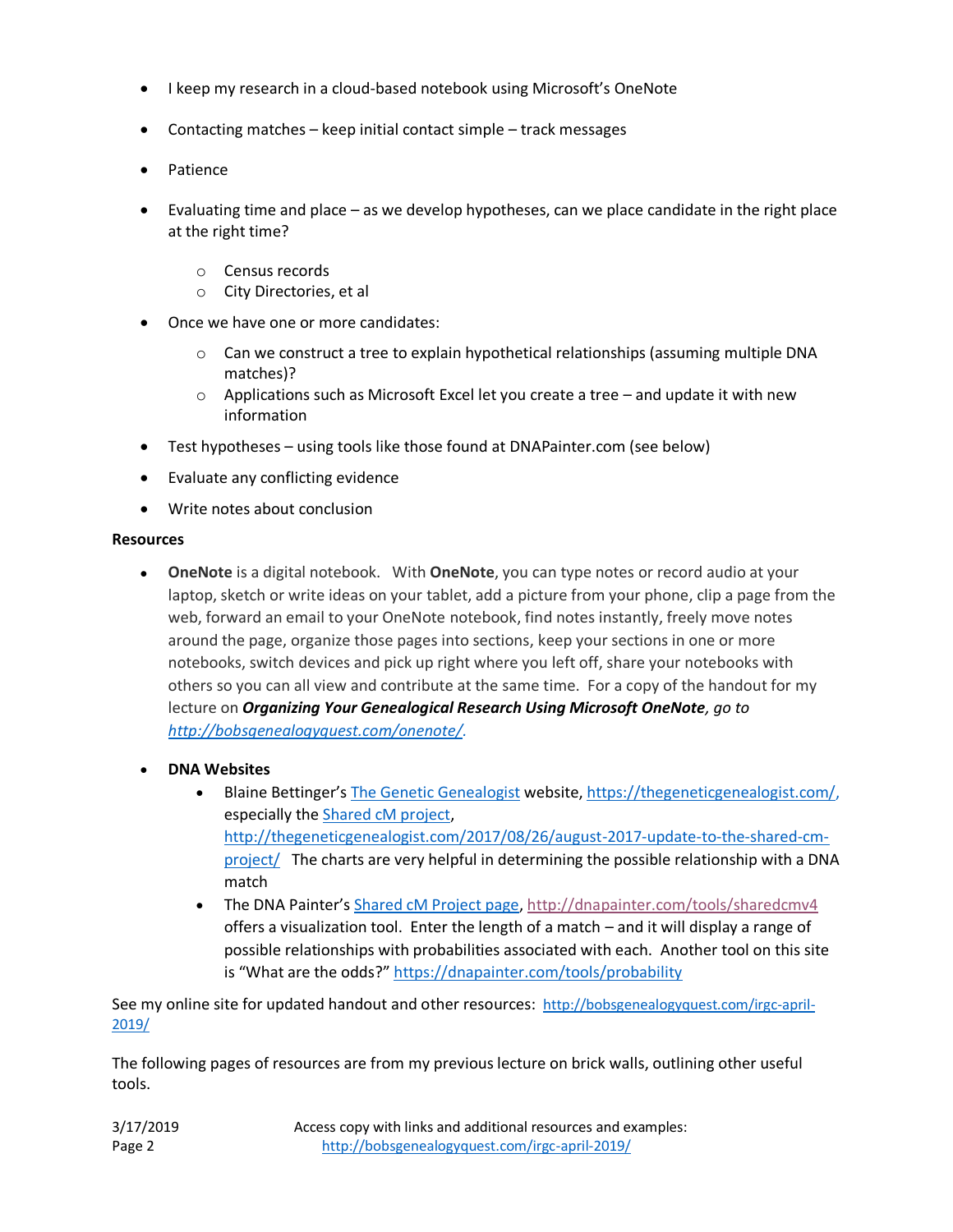## **20 Tools I Used to Break Down a Brick Wall I Never Knew I Had**

*- a case study presented in 2017*

| Genealogical<br>Proof<br>Standard         | Genealogical Proof Standard, Board for Certification of Genealogists<br>See "The Genealogical Proof Standard" in Genealogy Standards $-50th$<br>Anniversary Edition - Chapter 1. Also, a video on Ancestry.com: An Introduction<br>to the Genealogical Proof Standard<br>See: "The Evidence Analysis Process Map" - see appendix to Genealogy<br>$\bullet$<br>Standards $-50th$ Anniversary Edition<br>Evidence Explained Facebook Group - Evidence Analysis Process Map |
|-------------------------------------------|--------------------------------------------------------------------------------------------------------------------------------------------------------------------------------------------------------------------------------------------------------------------------------------------------------------------------------------------------------------------------------------------------------------------------------------------------------------------------|
| Google                                    | Ohio Adoption Laws, Surnames and Locations, Libraries, Genealogical Societies, etc,<br>County Histories, etc. Check addresses and hours.                                                                                                                                                                                                                                                                                                                                 |
| Ancestry.com                              | Ancestry.com Census<br>$\bullet$<br>Ancestry DNA<br>Ancestry.com - Family Trees<br>٠<br>Ancestry.com - Ohio, Wills and Probate Records, 1786-1998<br>$\bullet$<br>Ancestry.com - New York, Passenger Lists, 1820-1957<br>٠                                                                                                                                                                                                                                               |
| <b>Smart Phone</b><br>Camera              | The camera in the smart phone takes high resolution photos, even without flash.<br>$\bullet$<br>Helpful in libraries, court houses and other locations.<br>The camera has built in GPS - which helps document exact locations. Snap a<br>$\bullet$<br>photo of a tombstone. You can use the photo's GPS coordinates to track back to<br>the exact location in the cemetery on a subsequent visit.                                                                        |
| Familysearch.org                          | Record Search https://familysearch.org/search<br>$\bullet$<br>FamilySearch Family Tree https://familysearch.org/tree/find/name<br>FamilySearch Catalog https://familysearch.org/catalog/search                                                                                                                                                                                                                                                                           |
| Familysearch.org<br>Wiki                  | https://familysearch.org/wiki/en/Main Page. More than 88,000 helpful articles. Be<br>sure to look at pages for states and counties in which you are doing research. For all<br>states and many localities there is a button such as "Ohio Online Records" which<br>gives links to more than 50 online collections (free and paid) of Ohio records.<br>Also check wiki for information such as courthouse fires, changes in county<br>boundaries, and much more.          |
| FamilySearch.org<br>Un-indexed<br>Records | "Worth a Thousand Words: How to Find and Use Image-Only Collections on<br>$\bullet$<br>FamilySearch" - https://familysearch.org/blog/en/worth-thousand-words-find-<br>imageonly-collections-familysearch/<br>A YouTube video demonstration of how I found Peter Geib's 1838 naturalization<br>record https://www.youtube.com/watch?v=dUsH Yz73v8                                                                                                                         |
| Family<br>History<br>Library              | https://familysearch.org/locations/saltlakecity-library While a large number of<br>resources of the library are available for loan to a local Family History Center, the<br>immediate access to microfilms and availability of consultants was exceedingly<br>helpful.                                                                                                                                                                                                   |
| FamilyTree<br><b>DNA</b>                  | https://www.familytreedna.com/ The place for Y-DNA tests. Also "Family Finder"<br>autosomal. You can transfer test data from Ancestry and 23 and Me. Good<br>chromosome browser and other tools for analysis.                                                                                                                                                                                                                                                            |
| <b>Historic Map</b><br>Works              | http://www.historicmapworks.com/ Has free and premium versions. Can overlay<br>historic map with current Google map.                                                                                                                                                                                                                                                                                                                                                     |

3/17/2019 Access copy with links and additional resources and examples: Page 3 <http://bobsgenealogyquest.com/irgc-april-2019/>